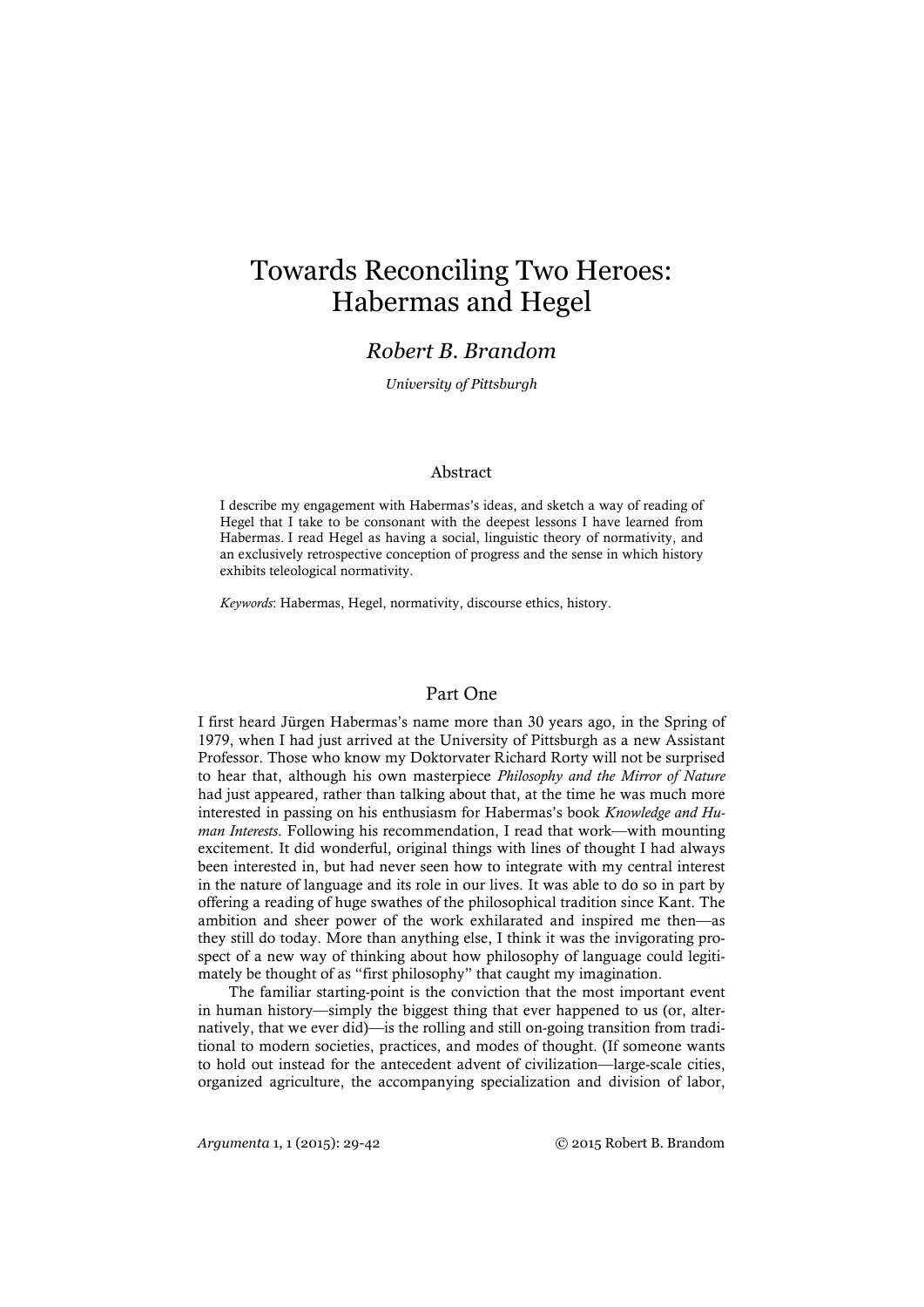along with the elicitation of labor surplus to the requirements of subsistence—I won't insist that we choose between these contenders.) The early modern philosophers from Descartes to Kant all contributed to the development of the theoretical, ideological fighting-faith of modernity. But no-one before Hegel explicitly took that titanic transformation and the unity of its various aspects as his central, organizing philosophical topic.<sup>1</sup>

The principal aim of the Enlightenment was not only to begin to articulate the new sort of understanding characteristic of modernity, but also to say why the whole business is, or at least would be, on the whole a Good Thing, a progressive step in our development. In this regard, the Anglophone analytic philosophical tradition has been, to its credit, a loyal heir of the Enlightenment: a cheerleader for modernity, at least in its intellectual guise as empirical (paradigmatically natural) science, and (though perhaps to a lesser extent) its political guise as liberal political democracy. So was Hegel. But he took a different branch of the paths that diverge here. For he takes seriously not only the Enlightenment, but also its Romantic critics. (In a telling letter written while he was still a student at the Tübingen Stift, he expresses his enthusiastic endorsement of Kant's *Religion Within the Bounds of Reason Alone,* which he and Hölderlin and Schelling had just read, but ends his account with a caution: "Still, Phantasie, Herz, and Sinnlichkeit must not be sent empty away.") Of course he does not, as the Romantics did, yearn for a return to premodern ways of life (in spite of his admiration of Greek Sittlichkeit). Modernity for him always represented the only way forward. And he was a ferocious critic of the antiintellectualist side of Romanticism. He was, if you like, a romantic rationalist, but a rationalist nonetheless. His synthetic rationalism had to find a place for art, as well as science, for desire, feeling, and power, as well as reason, for the value of individuality as well as that of universality. But it could not allow thought to be displaced in favor of "a warm mist of incense and a distant jangling of bells," as he saw the Romantics as prone to do. In the end, for him, "on he who looks rationally on the world, the world looks rationally back."

Four related commitments distinguish the road Hegel pioneered from that which leads from Kant's Enlightenment to that of Russell, Carnap, and Quine. First, he was determined to understand the *unity* that emerges from the interrelations between the various aspects of incipient modernity: not only the intellectual (including scientific), but also the economic, political, bureaucraticinstitutional, civic, and literary-and-artistic dimensions. Second, he was convinced that *philosophy* had something special to say about the unity the process of modernity exhibits across those various aspects. Third, he was concerned to understand also the shadows cast by the newly dawning light of the modern some of which had been seen already, however indistinctly, by the Romantics. The shiny new apple came complete with worms, and the worms were not merely contingent interlopers, but an integral part of the ecology of the apple. Fourth, he embraced the challenge of describing the essential play of light and dark in the chiaroscuro of modernity, of diagnosing the ineluctable pathologies that accompanied its new-found health, in such a way as to lead to a therapy. This is the challenge of limning the shape of a second progressive transformation, of the same order of magnitude as that from traditional to modern society and thought. It is the challenge of making visible the outlines of a third, post-

 $<sup>1</sup>$  On this topic, see Pippin 1997.</sup>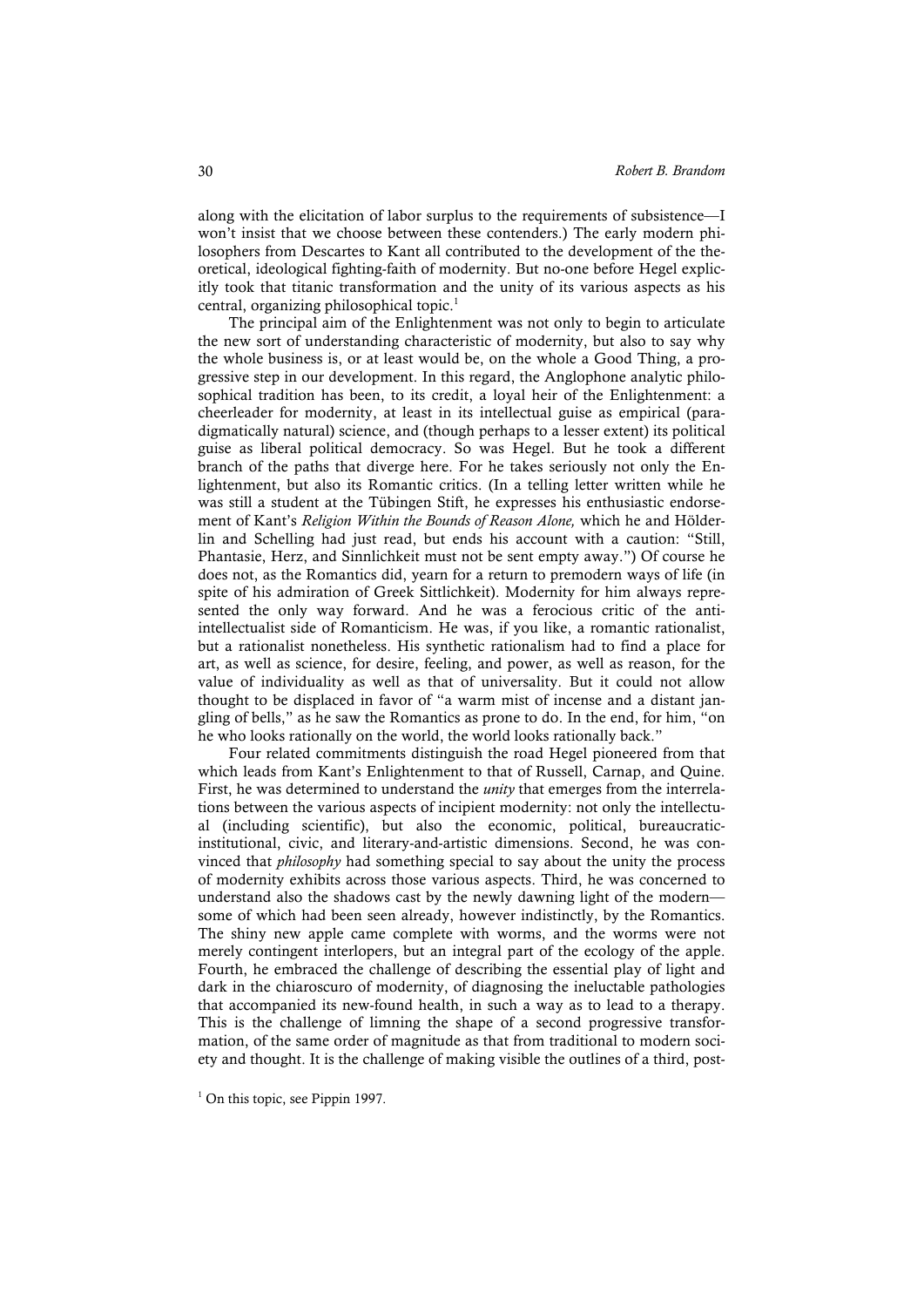modern age, forged in the fires of lessons learned from what was gained and what was lost in the transition to the second. (Rejecting the reactionary irrationalist strands of Romantic nay-saying to Enlightenment, while accepting many of their accompanying more positive critiques, Hegel sees the task as requiring a vision of the post-*modern* that is also post-*romantic*—a criterion of adequacy that the later Heidegger and Derrida, for instance, might well be taken not to satisfy.) None of these projects and commitments finds a place in the philosophical problematic characteristic of twentieth-century analytic philosophy. ('Modernity' is not one of its words.)

Already in *Knowledge and Human Interests*, Habermas showed, it seemed to me, the way to a reconciliation of these traditions. Two of the ideas he develops there provide the key. The first is the thought that the distinctively modern form of power consists in systematically distorted structures of communication and reflection—the discursive practices within which we both articulate our selfunderstandings and legitimate and appraise our practices and institutions. The second is the thought that, perversely intimate, invisible, and (so) insidious as these deformations of the practices of giving and asking for reasons are, they nonetheless open up the possibility of new forms of opposition to power that is so encoded. For they make room for *critical* discourses with an *emancipatory* potential. These are idioms or vocabularies that make explicit the implicit commitments, permissions, and prohibitions (including, but not limited to inferential ones) that give normative, purportedly rational, force to various structures of power. As explicit claims, those commitments, permissions, and prohibitions emerge from the shadowy background into the rational light of day, where they can be challenged and need to be defended—where reasons for them can be asked for, offered, and assessed. Emancipatory critical discourses hold out the prospect of giving concrete content, and so real force to the biblical injunction: "Know the truth, and the truth shall set you free."

Hegel invents the notion of (though not the term for) 'ideology' that initiates this tradition. Especially in the *Phenomenology*, he explores the interplay between the power-laden asymmetric recognitive relations that articulate various modern social practices (residual structures of mastery, aspiring to independence, which is to say authority, without correlative dependence, which is to say responsibility), on the one hand, and the expressive inadequacies of the fundamental concepts in terms of which the self-conscious individual selves who stand in such recognitive relations and deploy those concepts understand themselves and those practices and institutions, on the other. The other great unmaskers of the nineteenth century, Marx, Nietzsche, and Freud principal among them, built on his ideas to expose the extent to which modernity, whose selfconception essentially turned on putting reason where power had been, just as essentially expressed itself by making reason a mere form power can take: the modern mask it wears.

One natural response to such critical discourses is to find in them grounds for suspicion of the very concept of 'reason' the Enlightenment had put at the center of the ideology it crafted for the project of modernity. Perhaps the Platonic distinction between persuasion and verbal coercion—the very idea of a normative "force of the better reason" to be distinguished in principle from lower, merely rhetorical forms of inducing conviction—is itself an illusion. Perhaps what we are pleased to call 'reason' is *just* the distinctively modern form of power relations: politer, but no less coercive, and both less honest (in denying that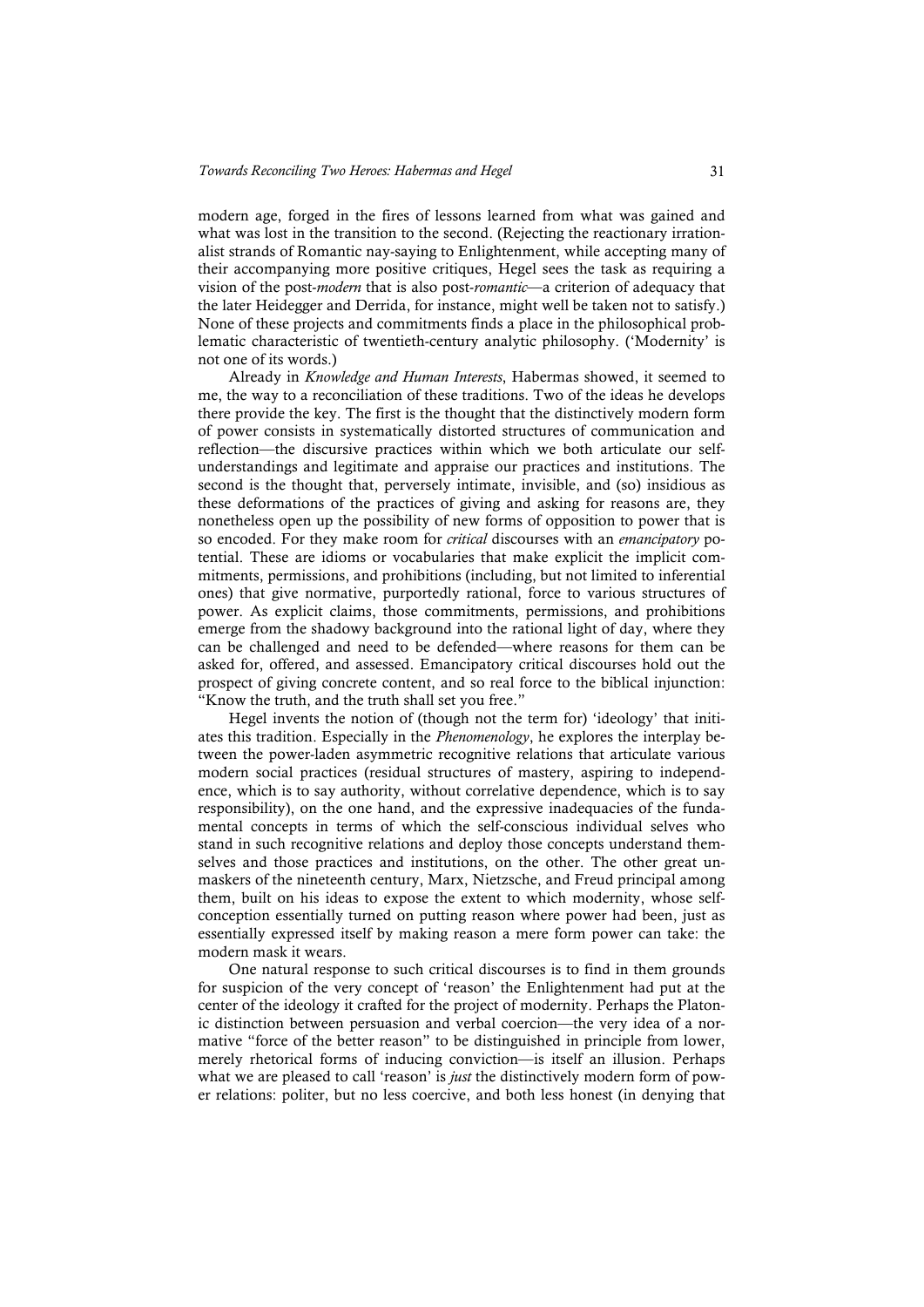power is being exercised at all) and more all-encompassing (because penetrating and permeating the discursive core of what the self-conscious modern selves who are subjected to that power are) than premodern forms. A great deal of Foucault's work can be read as developing such a line of thought.<sup>2</sup> Thought of this way, diagnosing ideological functions of various modern discourses, practices, and institutions shows up as a distinctive form of the Romantic critique of Enlightenment rationalism.

Besides this romantic use of the idea of 'ideology', though, there is also a post-romantic, rationalist use of it. Adorno and Horkheimer, for instance, offered an account of the modern ideological consequences that result from identifying reason exclusively with its *instrumental* species. The problem is taken to lie not in reason as such, but in a stunted and contracted conception of it. That thought in turn opened up a space within which one might hope to carry forward the Enlightenment vision of reason as a countervailing force to mere power, hence not as simply one more form among others that such power can assume, provided a sufficiently rich and comprehensive conception of 'reason' can be crafted. That is the virgin territory Habermas has committed his labors to improve, and in which he has erected his theoretical edifice.

A central pillar of that edifice is his transposition of the issue raised by the unmaskers of ideology into a thoroughly *linguistic* key. (The twentieth century has justly been called the century of language in philosophy—no less in the continental than in the analytic tradition.) The appraisal and legitimation of social practices and institutions has become in the modern era a wholly discursive affair. That entails that unmasking an ideology is a metadiscursive matter of diagnosing systematic distortions in discursive structures: deformations of communicative action. These will have, to be sure, broadly pragmatic as well as narrowly semantic manifestations. But it is principally to the *language* we speak, the *concepts* we use, and the social-practical context in which we do so that we must look to understand distinctively modern forms of unfreedom, as well as for the tools to combat them.

One of Habermas's most basic contributions, it seems to me, is his idea that this insight presents a point of contact between these large, weighty cultural issues and the sort of detailed, painstaking work in the philosophy of language that has been pursued with single-minded precision by the analytic tradition. Here ground-level concerns, of the sort that have relatively clear-cut criteria of success and failure, can be pursued by technical means with the realistic expectation that they can do important work (in the strict sense physics gives that term: force applied through distance) in addressing heavy-duty philosophical and more broadly cultural concerns. If understanding the relations between reason and ideology is one of the principal philosophical tasks of our age, then there is indeed a case to be made for a suitably broadened (especially along the pragmatic dimension) philosophy of language as "first philosophy." And it is a case that is very different from and more comprehensive than the much narrower defense Michael Dummett offers for that claim.3 While Dummett's brief is

 $2$  I think there is reason to believe that by the end of his life, Foucault had come around to acknowledging that, for all its defects, the modern form of power masquerading as reason was still a signal advance on premodern forms.

<sup>3</sup> Originally, in Dummett 1973.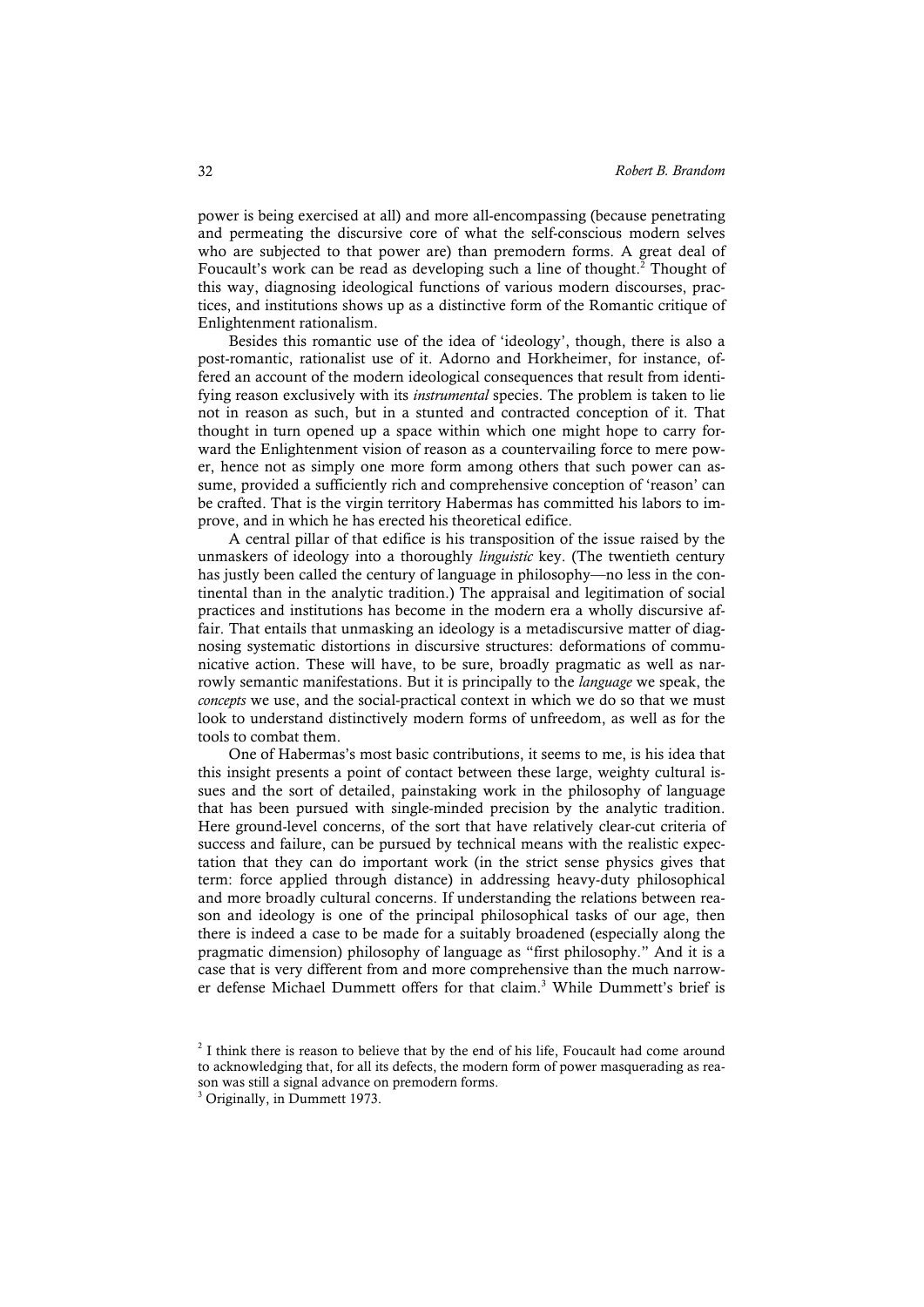addressed exclusively to philosophical researchers, Habermas's makes a claim on contemporary intellectuals more generally.

This approach provides a much-needed bridge between traditions that are motivated by different perceptions of the principal philosophic issues that center on understanding us as rational animals.4 The analytic tradition has been substantially focused on—some would say obsessed with—the issue of naturalism: the relations between reasons and causes, between rational norms and causal compulsion. The tradition that Hegel initiated has been worried instead (*inter alia*, to be sure) about the issue of ideology: whether and how there is a distinction to be drawn between genuinely *rational* norms and those that express various power relations in the guise of rational ones, the distinction between reason and interests, between rational persuasion and strategic manipulation. The one tradition is concerned to understand *logos* by means of its relation to *physis*, while the other is concerned to understand *logos* by means of its relation to *mythos*. <sup>5</sup> (Putting things this way underscores, I hope, that there is no underlying conceptual necessity to choose between the sort of illumination to be gained from considering the one contrast and that to be gained by considering the other.)

Kant had the idea (and Hegel follows him down this path) that a posttheological conception of distinctively *moral* reasons could be built out of the idea that (to put the point in my terms rather than his) certain principles of conduct make *explicit*, in the form of rules, normative commitments that are *implicit* in our engaging in discursive practices at all—simply in our talking and thinking, judging and acting intentionally. The bindingness of any commitments discovered to have that status would be unconditional for us *as* ones who judge and act. (Of course, in another sense these are hypothetical, merely contingent commitments, since we could renounce our discursiveness and revert to merely animal sentience. As Sellars says: "One could always, of course, simply *not speak*—but only at the cost of having nothing to say." Sapience-suicide is not, for deep reasons ultimately of *semantics*, an option one can ever have a *reason* to adopt.) One of the central ideas that binds the various German Idealists together is that the implicit structural *pragmatic* commitments that form the necessary background against which any *semantically* significant ground-level commitments (whether cognitive or practical) can be undertaken form in principle the basis for a philosophical ethics and a corresponding politics. It has been one of Habermas's tasks in our own time to transpose that thought into a *linguistic* key, and to develop it in the light of the results of philosophy's more than centurylong fascination with language. This is his *discourse ethics*, and his idea for founding political theory on an account of the nature of communicative action.

Already in the seventies, then, I saw Habermas as putting on the table three big, interlocking ideas that significantly raised the philosophical stakes and the potential payoff, and set substantial new criteria of adequacy for the philosophy of language as it had been pursued in Anglophone analytic circles. These are:

The idea that modernity both brings out into the light of explicit day the issue of the need to *legitimate* claims to authority, and pioneers a distinctively modern form of power—which is exercised precisely through sys-

<sup>4</sup> The topic addressed by Brandom 2009.

<sup>&</sup>lt;sup>5</sup> This way of drawing the distinction was suggested to me by Gilles Bouche.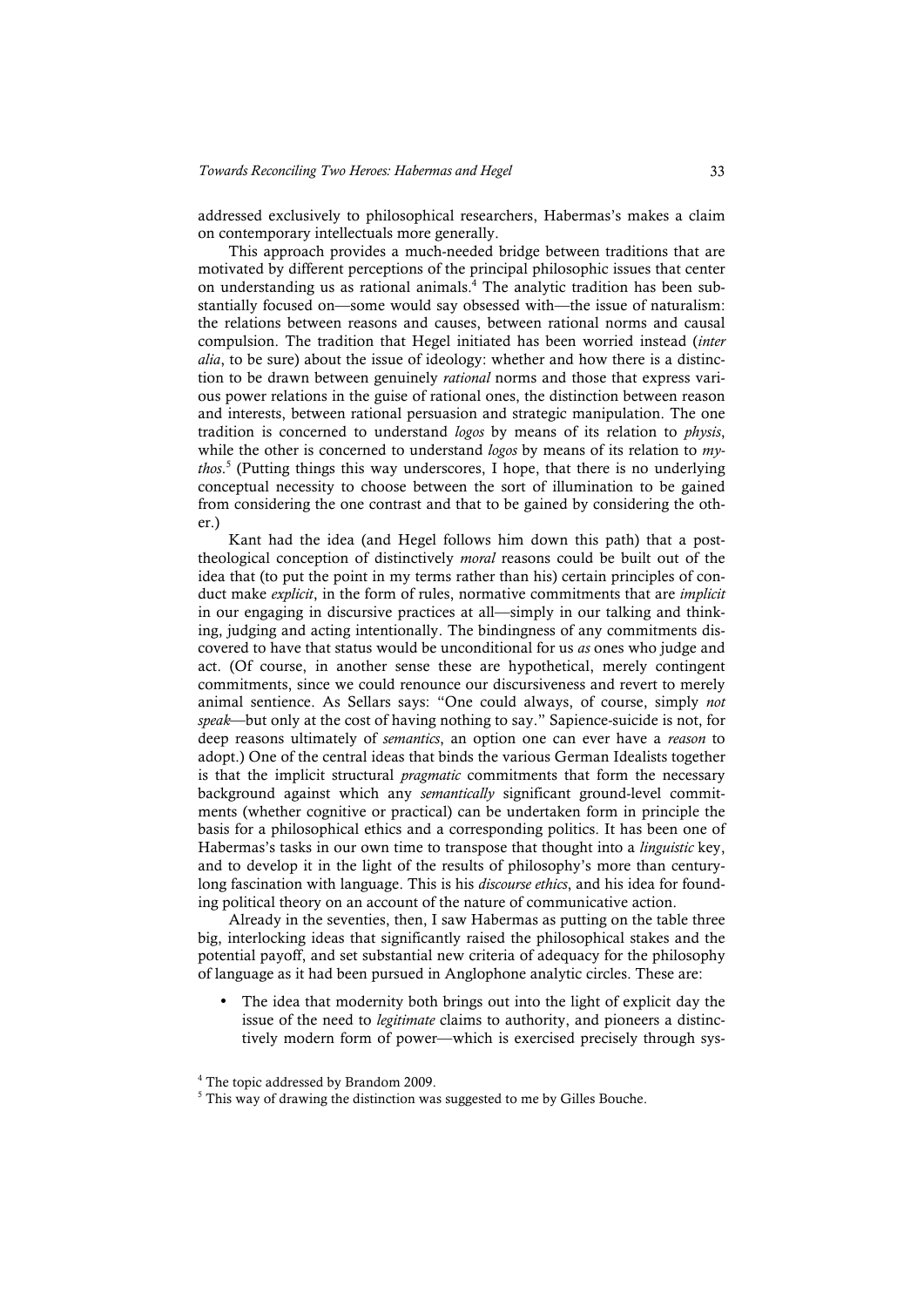tematically distorted structures of communication and legitimation. Those distortions are revealed by *genealogies*, which explain our attitudes in terms of *causes* that do not provide *reasons* for them.

- The idea that while realizing that fact undercuts some of the Enlightenment's claims for the possibility of achieving freedom through reason, it need not, *pace* the conclusions that Romanticism drew, be understood as showing that idea to be wrong root and branch. For when relations of power and domination adopt that new, more occult guise, they become liable to new forms of resistance, via the development of *emancipatory critical* discourses. And
- The idea of discourse ethics, and of a kind of political theory that is derived from thought about us as essentially discursive beings.

Now the topic I want to address in the rest of this paper is this. Once Habermas had given me the eyes to see these ideas, I came to see them above all in Hegel. Only the third of them seemed present already in Kant, and there without the crucial connection to *linguistic* practice that Hegel had introduced and exploited. Yet Habermas himself keeps a wary, careful distance from the Hegel of 1806 and after, and is far more comfortable associating himself with Kant when the "Kant oder Hegel?" question arises. This is an issue we have talked and written some about, and it has come to seem to me that our differences here turn more on differences in how we read Hegel than they do in what philosophical ideas we think are worth pursuing and which not. So I want to say something about those issues of interpretation.

But before turning to that topic, I cannot resist an excursus on the first of the three ideas I just adverted to. I doubt that I can adequately convey how exciting and enlightening it was for me to read what Habermas made of what Lacan made of Freud, in *Knowledge and Human Interests*. The key interpretive point Habermas attributes to Lacan is that Freud's 'unconscious' refers to aspects of the language one speaks of which one is unaware—as I would put: commitments implicit in what one says that one is not currently able to make explicit in the form of claims one endorses. Lacan's Freud focuses on commitments that arise out of one's childhood experiences, but which take the form not of claims one would endorse if confronted on the issue, but rather of dispositions to talk one way rather than another. Neurosis does not just *manifest* itself in, but actually *consists* in the recalcitrance of such dispositions to rational confrontation by commitments one is disposed explicitly to avow and acknowledge. (Though Habermas is too polite to say this, Lacan's own neuroses, in this technical sense, make it a hermeneutic challenge to extract this insight from his extravagant prose—but that just underlines Habermas's interpretive achievement here.) Analytic philosophers had distinguished what Dennett (1983) had called "two norms attributions of belief answer to," namely, those one is disposed to avow explicitly, and those one manifests implicitly, in what one does, rather than in what one says. *That* is not a specifically Freudian insight. In order to be able to talk at all, one must distinguish between these two different kinds of consideration involved in attributing commitments.<sup>6</sup> Freud's peculiar hydraulic psychokinetics, and still more the Family Romance psychodynamics it is at some points

<sup>6</sup> As I argue explicitly in Chapter Eight of Brandom 1998 and Chapter Five of Brandom 2000.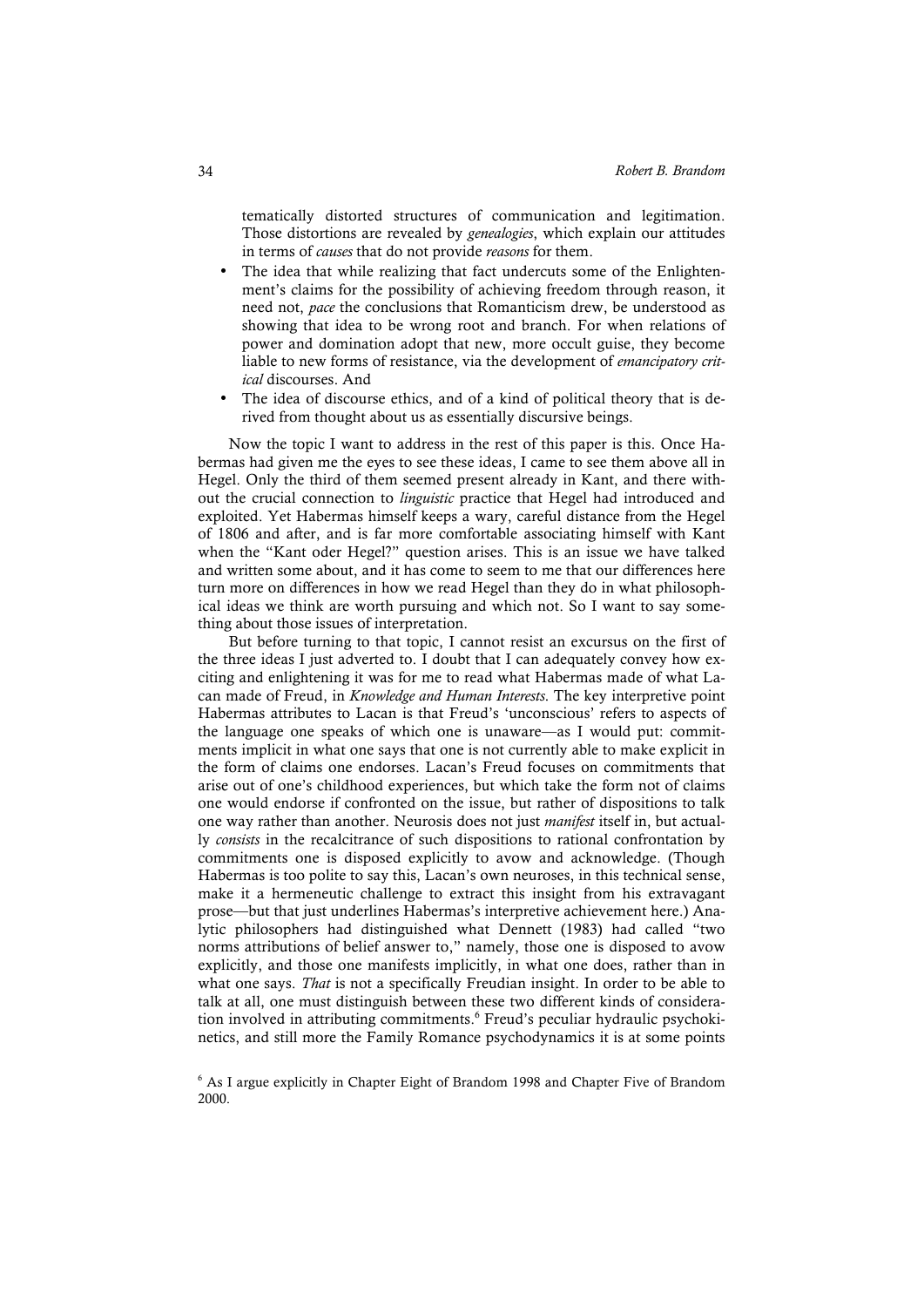allied to, show up as speculative theories of some individual-specific patterns of disparities between the deliverances of these two sorts of evidence. The suggestion I took from Habermas's characterization of what Lacan made of Freud is that a suitable topic for the philosophy of language (in its broader guise) to address is the class of individual-specific, relatively long-term patterns of disparity between commitments one explicitly acknowledges and those that are only implicit in what one does (including what else one acknowledges) that might be addressed as explanatory targets by psychological theories (for instance of stages of development and botanizations of kinds of disruption and their consequences). I had never seen psychoanalytic vocabularies in this light before. The possibility of telling such a story seemed to me at the time as a paradigm of how research in a relatively narrow area (analytic philosophy of language) could be made to serve more general cultural and intellectual interests.

### Part Two

The route that Habermas establishes from a theory of communicative action in general to political theory turns on the assertion within that base theory of a necessary and essential connection between discursive *meaningfulness* and the making of *validity claims* that must under various circumstances be redeemed, vindicated, or justified in order to achieve their effect. The distinctive kind of *authority* speech acts claim comes with a correlative justificatory *responsibility*. The idea is that the notion of 'meaning' that is a principal topic of *semantics* cannot be understood apart from practices of justifying, of asking for and offering justifications or reasons, which are a principal topic of *pragmatics*. Though I am not sure how comfortable Habermas would be with this way of putting things, we might think of semantic contents or meanings as theoretically posited in order to explain, or at least codify, various otherwise disparate aspects of the practices of redeeming and challenging the validity claims undertaken by using expressions that have or express those contents or meanings to perform various kinds of speech act. Such an approach would have the advantage of emphasizing the central role that Habermas's idea of organizing an account of the *use* of language ("communicative action") around the notion of 'validity claim' plays within his overall system.

Habermas has shown how much can be done with these two ideas: Thinking of discursive practice in terms of a distinctive kind of *normative* practical significance characteristic of speech acts as such, and thinking of semantics methodologically as a kind of explanatory auxiliary in the service of an account of the proprieties of the *use* of linguistic expressions, which is pragmatics. (I have called this latter sort of commitment "methodological pragmatism.") These points arise naturally within the theory of discourse. But Habermas has shown that they have resonances and consequences that reach far beyond that limited sphere.

Although he does not emphasize the point, I think it is important to realize that the first point is a lesson we owe ultimately to Kant. Kant's deepest and most original idea is that what distinguishes judging and intentional doing from the activities of non-sapient creatures is not that they involve some special sort of mental processes, but that they are things knowers and agents are in a distinctive way *responsible* for. Judging and acting involve *commitments*. They are *endorsements*, exercises of *authority*. 'Responsibility', 'commitment', 'endorsement',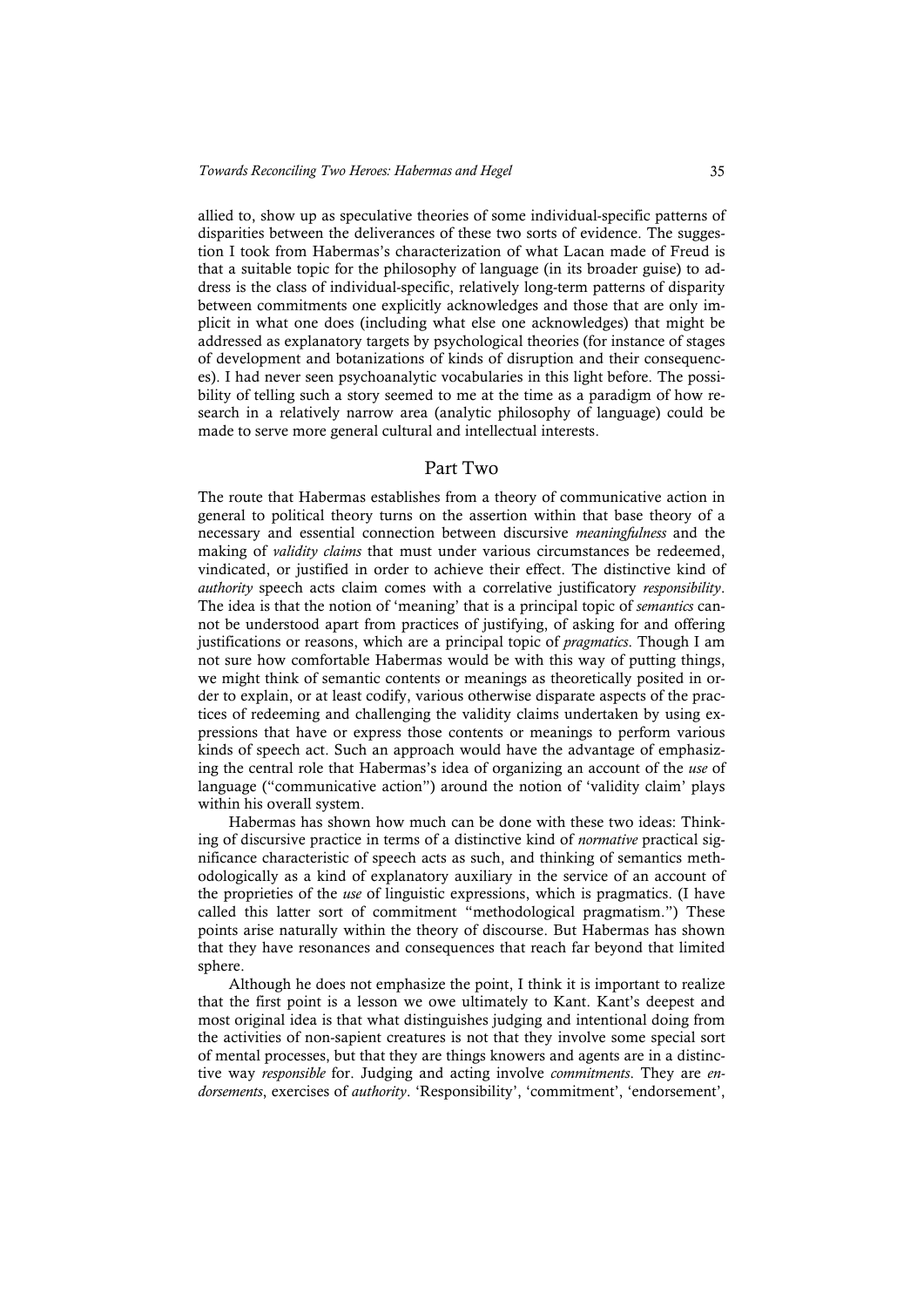'authority'—these are all *normative* notions. Judgments and actions make knowers and agents liable to characteristic kinds of *normative* assessment. Kant's most basic idea is that minded creatures are to be distinguished from un-minded ones not by a matter-of-fact ontological distinction (the presence of mind-stuff), but by a normative *de*ontological one. This is his *normative characterization* of the mental.

Our *freedom* for Kant consists in our *authority* to make ourselves *responsible* for judgments and actions (thinkings and doings). This is a normative characterization of freedom. The philosophical tradition, especially its empiricist limb, had understood the issues clustering around the notion of 'human freedom' in alethic modal terms. Determinism asserted the *necessity* of intentional performances, given non-intentionally specified antecedent conditions. The freedom of an intentional action was thought of in terms of the *possibility* of the agent's having done otherwise. The question was how to construe the subjection of human conduct to *laws* of the sort that govern the natural world. For Kant, though, these categories apply to the *objective* side of the intentional nexus: the domain of represented objects. Practical freedom is an aspect of the spontaneity of discursive activity on the *subjective* side: the domain of representing subjects. The modality that characterizes and articulates this dimension is not alethic but deontic.

The kind of responsibility that we as knowers and agents have the authority to undertake is a distinctively *rational* responsibility, and in that sense judging and acting are *rational* capacities. Rationality in this sense does not consist in knowers and agents generally, or even often, having good reasons for what they believe and do. It consists rather just in being in the space of reasons, in the sense that knowers and agents count as such insofar as they exercise their normative authority to bind themselves by norms, undertake discursive commitments and responsibilities, and so make themselves liable to distinctive kinds of normative *assessment*. In particular, they are liable to assessment as to the goodness of their *reasons* for exercising their authority as they do, for taking on *those* specific commitments and responsibilities. Whatever the actual causal antecedents of their judgings and intentional doings, Kantian knowers and agents are *obliged* (committed) to have *reasons* for their judgments and actions.

All that is to say that Kant already endorses the two principle theoretical commitments that stand at the foundation of Habermas's systematic philosophical edifice: a normative characterization of discursive activity in terms of validity claims, and the pragmatist methodological strategy of understanding semantic content in terms of what we are doing when we use language (apply concepts). Identifying the common influence of Kant makes it clear that it is not just a happy coincidence that these fundamental Habermasian claims are also at the center of the account of discursive practice and semantic content developed in *Making It Explicit*. I think there are good reasons—reasons that I take it Habermas and I largely agree about, even though he does not draw this conclusion to prefer the Hegelian to the Kantian way of working out these ideas.

First, Hegel takes it that normative statuses such as authority and responsibility (what show up in the *Phenomenology* as 'independence' and 'dependence') are *socially* instituted statuses. The attitudes and practices that institute them are *recognitive* attitudes and practices: taking or treating each other in practice *as* authoritative and responsible. Further, authority and responsibility are co-ordinate statuses. Authority and responsibility come together. (There is no independence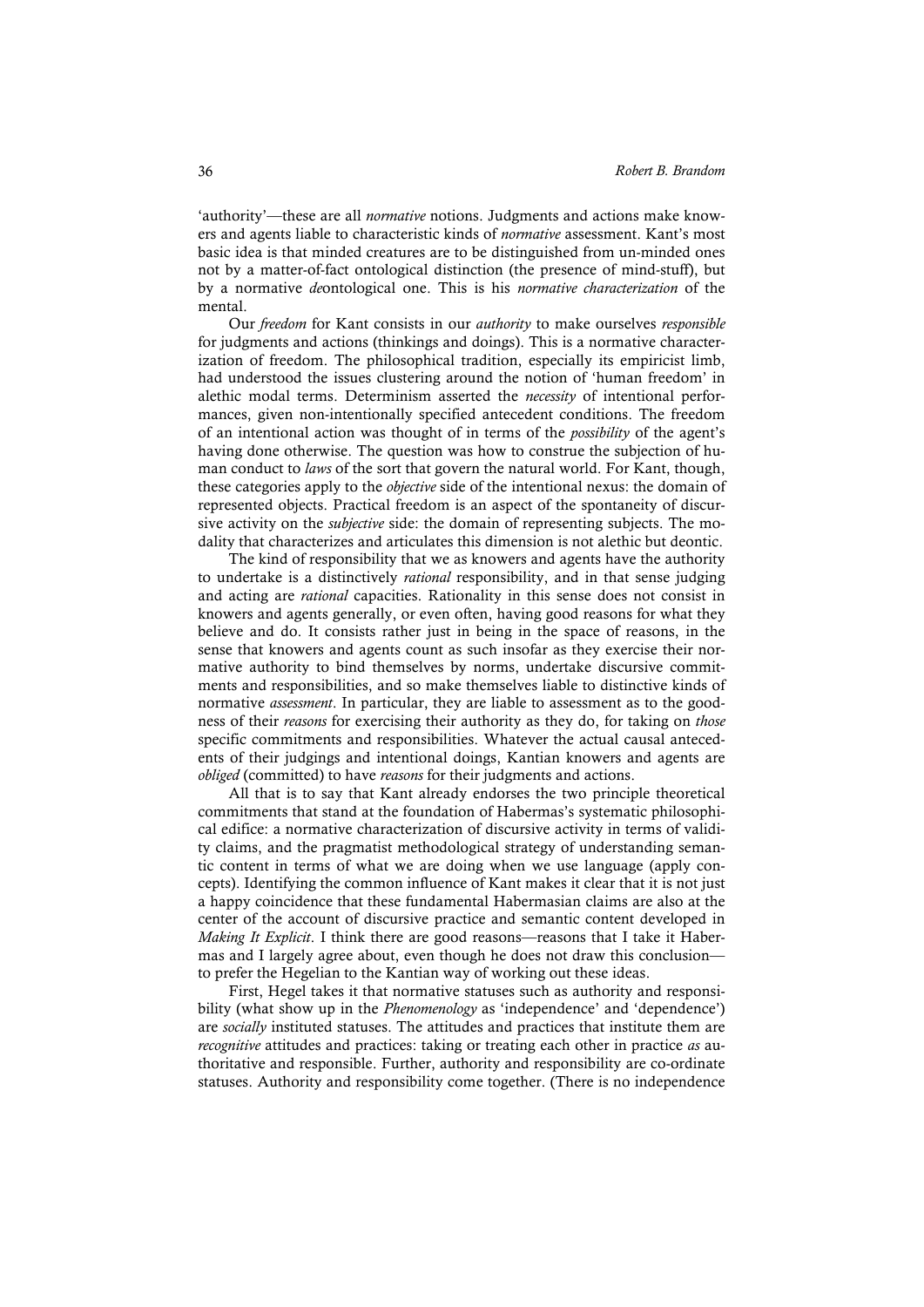that does not incorporate a moment of dependence—essentially, and not just accidentally.) For the context in which such statuses are non-defectively instituted is one of *reciprocal* or *mutual* [gegenseitig] recognition. Each attempted exercise of authority is at the same time implicitly a petitioning for recognition of it as valid, legitimate, or warranted, as one the author is entitled to. And that is to say that attempting to exercise authority is always also making oneself responsible to those one recognizes as authorized (entitled, perhaps obliged) to validate it by recognizing it in turn. Correspondingly, an attempt to *make* oneself responsible, even in judgment and intentional action, is authorizing others to *hold* one responsible. Hegel's fundamental idea that self-conscious individual subjects and their communities ("social substance") are alike synthesized by reciprocal recognition. This is Hegel's way of making sense of the connection between meaningful speech acts and validity claims, between discursive authority and discursive responsibility that is at the center of Habermas's account of communicative action and discursive practice. Seen the other way around, Habermas's theory of communicative action is his account of the practices Hegel talks about under the heading of "reciprocal recognition."

Hegelian Geist is the normative realm of all our normatively articulated performances, practices, and institutions, and everything that makes them possible and that they make possible. (This is the sense in which Nature is intelligible as the body of Geist.) It is socially instituted by reciprocal recognition. In particular cases, asymmetric recognitive relations are intelligible: I can recognize someone as having the distinctive bundle of authorities and responsibilities characteristic of an ambassador without having myself to be recognized by her in the same respect. But these are in principle derivative cases, parasitic on the universal normative medium of *discursive* practices. "Sprache is the Dasein of Geist" Hegel (1807: § 652) says in the *Phenomenology.* That is, the medium that gives *conceptual* shape to our norms, making judgment and agency possible in the first place. And that conceptual shape is a *rational* shape, since it is relations of *rational* authority and responsibility that articulate it. They are *rational* normative relations because of how they depend on *inferential*, *justificatory* relations between the *conceptual contents* the attitudes and statuses are intelligible as possessing and expressing, just in virtue of standing in those inferential relations to one another and to various nonlinguistic situations and performances. That normative discursive realm in which we live, and move, and have our being is itself instituted by recognitive relations that *are* constitutively mutual, reciprocal, and symmetric. Denizens of this realm, the speakers and agents who are the only candidates for exhibiting more specialized, derivative, institutional normative statuses, are, once again, rational in the normative sense of exercising rational authority and taking on rational responsibility—being permanently liable to distinctive kinds of assessment and appraisal—rather than in the descriptive sense that addresses how good they are doing what they are responsible for doing or vindicating the sorts of authority they claim.

When it is described in these terms, I hope it is clear that Habermas is the foremost contemporary theorist of Hegelian Geist, the one who has taught us the most about its fine structure, the theorist who has best found an idiom for making explicit the commitments that are implicit in our being discursive normative creatures. So, what is not to like about Hegel's version of these ideas? There are a lot of possible answers to that question, and I can only address one possible worry here.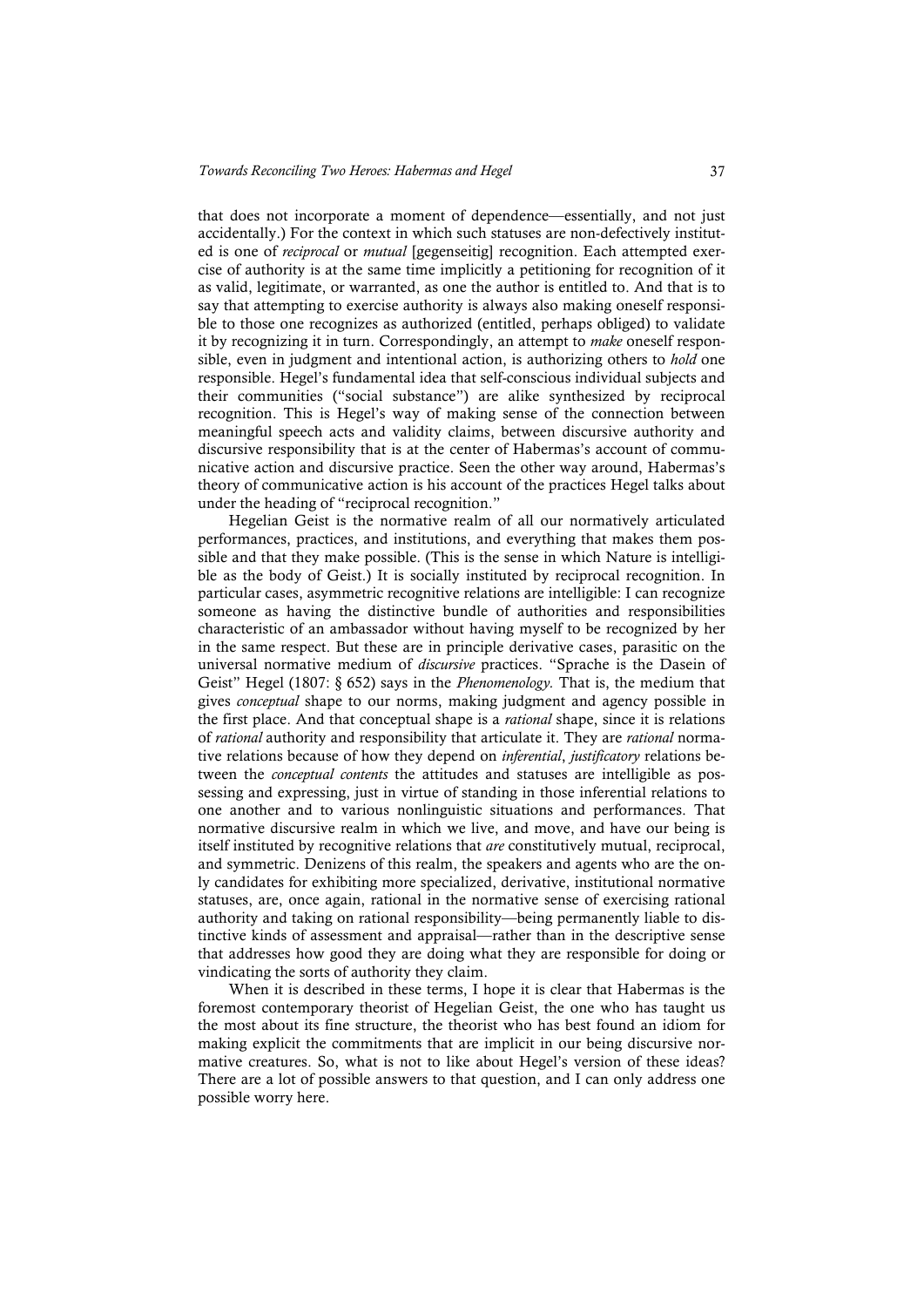One issue arises from what I take to be a misreading of Hegel that is evident in some recent German interpretations that understand Hegelian Geist as kind of divine mind, a social subject that is self-conscious in something like a Cartesian sense. It is a development of the right-wing Hegelian picture of the Absolute as a kind of super-individual thinker (an interpretation propounded already by Hegel's student Gabler). This reading was very influential for the British Idealist admirers of Hegel, and remains part of the popular conception of Hegel's thought among non-philosophers. Some of Henrich's students (Kramer, Düsing) seem to have drawn the conclusion from his brilliant reading of Fichte that Hegel must take as a central theme the self-reflective structure of individual self-consciousness. But one of Hegel's decisive insights is expressed in his nonmentalistic, indeed non-psychological, normative conception of selfconsciousness as a social achievement that takes place largely outside the skull of the particular organism who becomes a self-conscious individual by entering into recognitive relations with others whose practical attitudes are equally essential to the institution of that status. (Already in the 1920's the neo-Kantian Hartmann (1974: 364) had emphasized that "The founding intuition of German Idealism is: 'The Absolute is reason. It is not consciousness'."<sup>7</sup> ) This Hegel is Habermasian; the Hegel who is a "philosopher of consciousness" in the sense of Fichte's or Schelling's "absolute subjectivity" is not.

A standard complaint is that Hegel offers us a teleological picture, according to which the end of our conceptual development is fixed in advance, independently of our decisions and activity. History is seen as a process that unfolds according to an iron necessity, marching to its fore-ordained conclusion and completion. Hegel does, of course, say some things that invite such a reading though it still owes more to what some Marxists made of Hegel than to his own texts. I think such a view depends on two mistakes. First, one ought to distinguish Hegel's views about speculative, philosophical, and logical concepts, on the one hand, from his view about ordinary ground-level empirical and practical concepts, on the other. As I understand them, the point of the former is to provide the expressive tools needed to make explicit what is implicit in the process of development of the latter. Hegel *does* think that there can be a fully adequate, final set of logical, metasemantic, metaphysical concepts—the organ of a distinctive kind of philosophical self-consciousness that permits us to *say* and think what it is we are *doing* when we say or think anything about ourselves and our world. But he does *not* think that bringing those concept-determining activities and structures out into the daylight of explicitness—achieving the alarmingly titled state of "Absolute Knowing" that both the *Phenomenology* and the *Science of Logic* aim to produce—settles what ground-level concepts we ought to have, or the conceptual commitments, theoretical and practical, that we ought to adopt. Inquiry and deliberation must go on as before, with the sole difference that now we know what it is we are doing when we inquire and deliberate. Explicitly, that is conceptually, understanding the way we and our concepts mutually develop and determine ourselves through our concept-using activities and practices is a unique and valuable sort of self-consciousness, the culmination of a distinctive evolutionary process. But it does not at all relieve us of the responsibility to deal

 $<sup>7</sup>$  My remarks in this paragraph are informed by a fascinating (and much more sophisti-</sup> cated) unpublished discussion by Franz Knappik, to which I am indebted.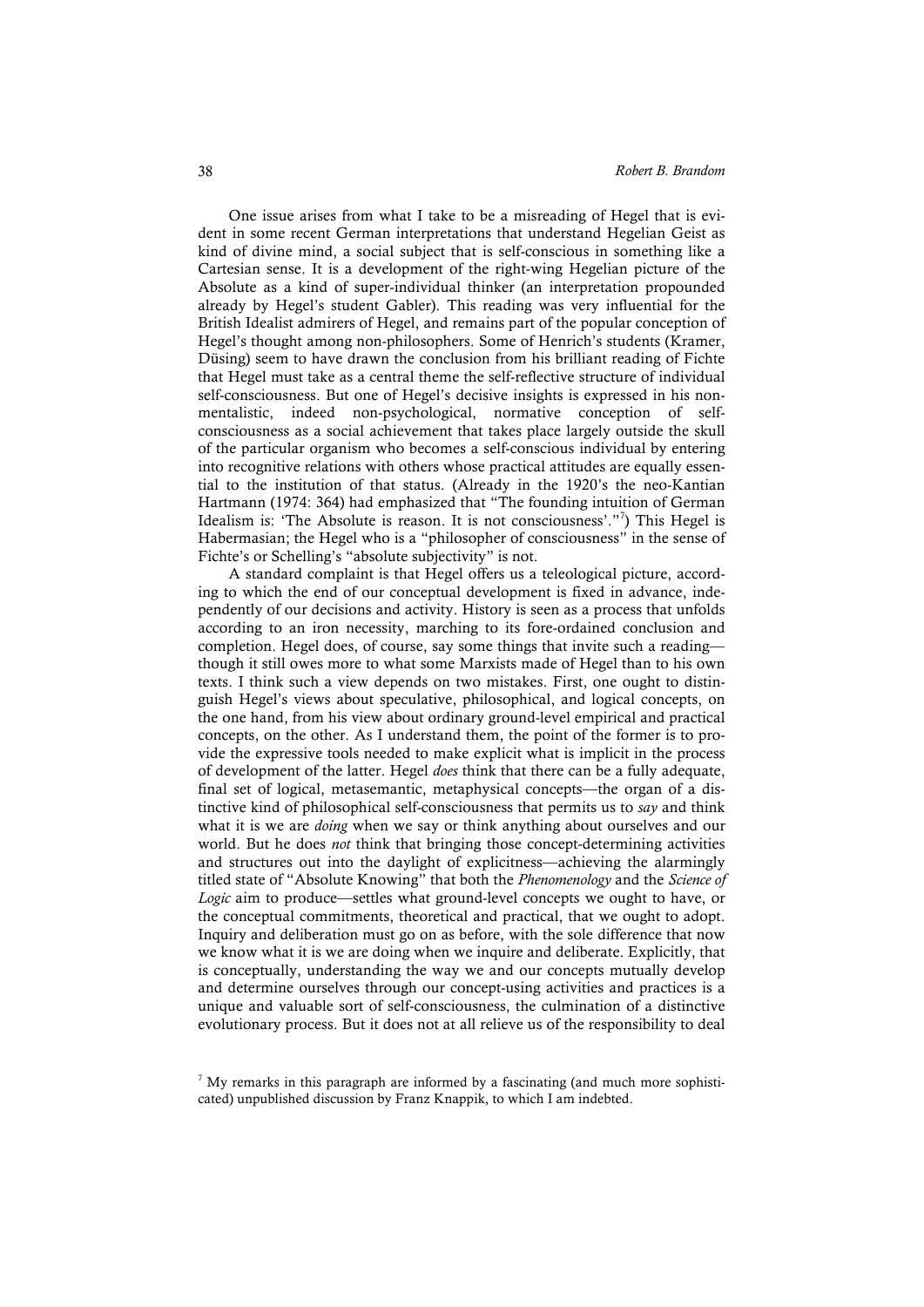with unforeseen and unforeseeable contingencies as we find out more about our world and deliberate about what we ought to do and who we ought to be.

Indeed, as I read him, Hegel denies the intelligibility of the idea of a set of *determinate* concepts (that is, the ground-level concepts we apply in empirical and practical judgment) that is ultimately adequate in the sense that by correctly applying those concepts one will never be led to commitments that are incompatible according to the contents of those concepts. This claim about the inprinciple *instability* of determinate concepts, the way in which they *must* collectively incorporate the forces that demand their alteration and further development, is the radically new form Hegel gives to the idea of the conceptual inexhaustibility of sensuous immediacy. Not only is there no fore-ordained "end of history" as far as ordinary concept-application in our cognitive and practical deliberations is concerned, the very idea that such a thing makes sense is for Hegel a relic of thinking according to metacategories of Verstand rather than of Vernunft. <sup>8</sup> *All* that he thinks the system of logical concepts he has uncovered and expounded does for us is let us continue to do out in the open, in the full light of self-conscious explicitness that lets us *say* what we are doing, what we have been doing all along *without* being able to say what was implicit in those doings.

The other mistake that I see in attributing to Hegel this sort of fatalistic teleological view concerns the misunderstanding of the notion of 'necessity' that it seems to me to depend on. For this view understands Hegelian necessity as *prospective*, and the modality involved as *alethic*. And I think his notion is rather essentially *retrospective*, and the modality involved is *deontic* or normative. Here, too, I think the view I take Hegel to be developing is one that should be entirely congenial to Habermas. On the first point, "the owl of Minerva flies only at dusk." What it is for us to "look rationally on the world," the condition of "its looking rationally back," is that one of the commitments that turns out to be implicit in our discursive activities generally, a commitment that is constitutive of "reason's march through history," is the commitment to "give contingency the form of necessity." The way we do that is to look back over the process by which our concepts (whether determinate-empirical or logical-philosophical) have developed, and retrospectively select an expressively progressive trajectory that culminates in our current position. This sort of rational reconstruction of a tradition exhibits each of the developments on which it focuses as the making explicit of commitments that can then retrospectively be seen as having been all along implicit in prior practice. This is discerning at each point a rule that would have rationalized the concept-applications that were actually made along the trajectory that has been carved out of what actually happened.

I have urged that a good model for the process Hegel is concerned to theorize about is the process by which the contents of the concepts of common law are developed and determined in Anglo-American jurisprudence. By contrast to statute-law, the *only* source of content for these legal concepts is the decisions of judges, who apply them in the particular cases that contingently arise. Common law is judge-made law. The form of a rationale for a particular decision is the extraction of a principle from prior precedent and practice. The current judge makes explicit a rule that he claims is implicit in the prior decisions he selects as authoritative. Genealogical explanations of those decisions are always in principle available. That is, one can find causal explanations that do not cite norms,

<sup>8</sup> I have pursued this line of thought in greater detail in Brandom 2005.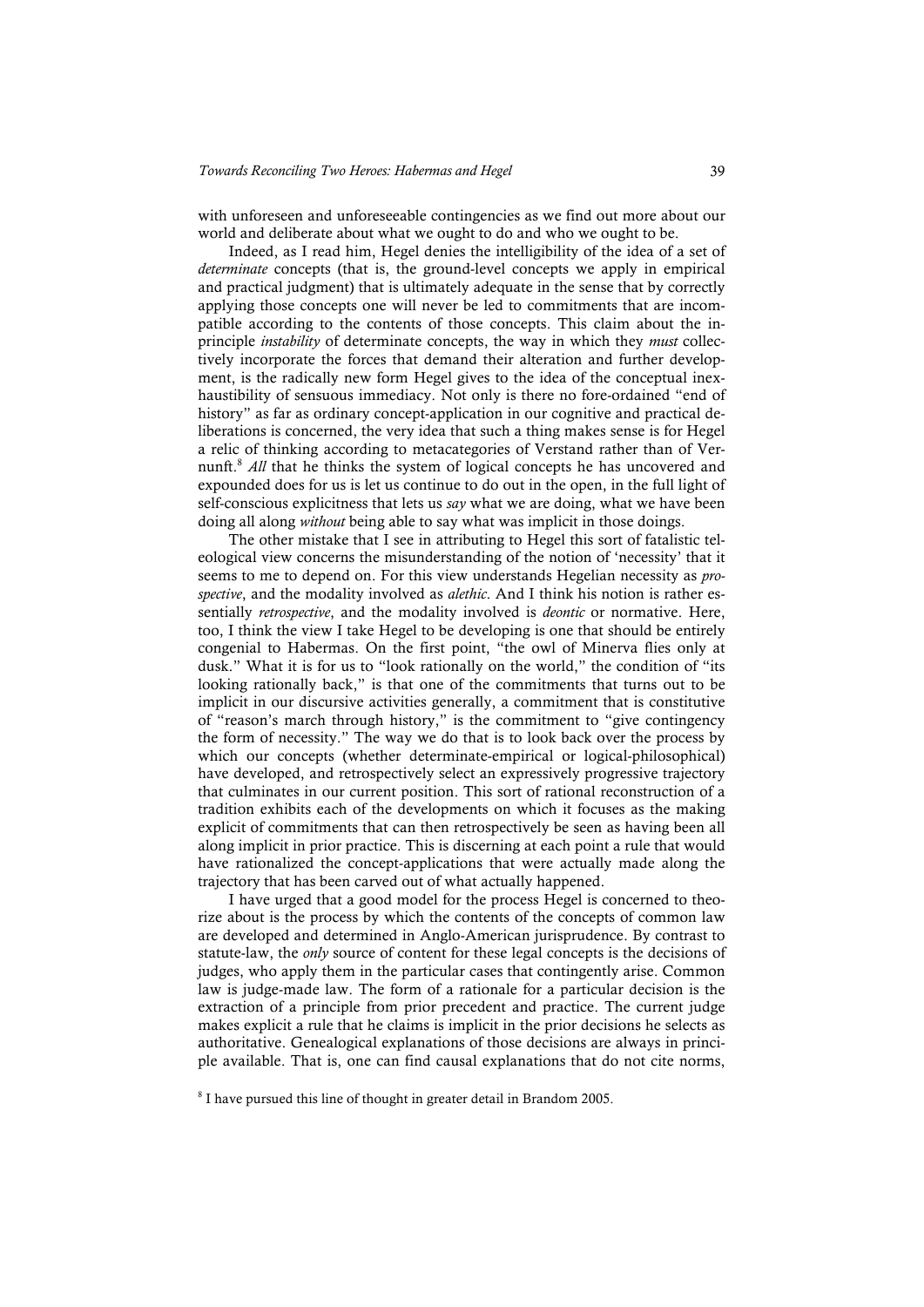rules, or principles, appealing instead to "what the judge ate for breakfast" in the jurisprudential shorthand for factors such as collateral political concerns, contingencies of class background or training in one school rather than another, and so on. But if the later judge can find a principle implicit in prior decisions that is brought out into the light of day in further refinement by the decision, that decision can nonetheless be seen as governed by that authoritative norm. 'Necessary' [notwendig] for Hegel, as for Kant, means "according to a rule or norm." Placing a prior decision as an episode in a rationally reconstructed tradition of precedents that is expressively progressive in having the form of the gradual unfolding into explicitness of a principle that can be seen to emerge over the course of development of that tradition is at once turning a past into a history and giving contingency the form of necessity.

There is no thought that any particular development is necessary in the alethic sense of being inevitable or unavoidable, or even predictable. It is rather that once it has occurred, we can retrospectively exhibit it as *proper*, as a development that *ought* to have occurred, because it is the *correct* application and determination of a conceptual norm that we can now see, from our present vantage-point, as having been all along part of what we were implicitly committed to by prior decisions. This normative sort of necessity is not only compatible with freedom, it is constitutive of it. That is what distinguishes the normative notion of 'freedom' Kant introduces from the elusive alethic notion Hume worried about. Commitment to the sort of retrospective rational reconstruction that finds norms governing contingent applications of concepts (the process of reason) turns out to be implicit in engaging in discursive practices at all because it is only in the context of discerning such expressively progressive traditions that concepts are intelligible as having determinate contents at all. Coming to realize this, and so explicitly to *acknowledge* the commitment to being an agent of reason's march through history, is achieving the distinctive sort of selfconsciousness Hegel calls "Absolute knowing."

Of course, no retrospective story one tells can succeed in rationalizing *all* of the actual contingent applications of determinate concepts that it inherits. (That is what in the final form of reciprocal recognition, we must *confess*, and trust that subsequent judges/concept-appliers can *forgive* us for, by finding the line we drew between what could and what could not be rationalized as itself the valid expression of a prior norm.) And no such story is final, because the norms it discerns must inevitably, when *correctly* applied, lead to incompatible commitments, which can only be reconciled by attributing *different* contents to the concepts. Doing that is telling a *different* retrospective story, drawing a different line between past applications of the concept that were correct and precedential, and those that were incorrect and expressively not progressive. So the content of ground-level concepts develops and is determined not only according to each retrospective recollection  $[Erinnerung]^\circ$  of it, but also between successive stories.

It is expressively progressive recollective narratives of this sort that form the background necessary to diagnose systematic distortions in discursive practices. Such distortions are not found by comparison with some abstract, utopian ideal, but with respect to a principle discovered as immanent in a tradition. What I have been outlining is Hegel's way of characterizing the process by which we distinguish *reason-constitutive* norms from adventitious, contingent, or merely

<sup>9</sup> Cf. Hegel 1807: § 808.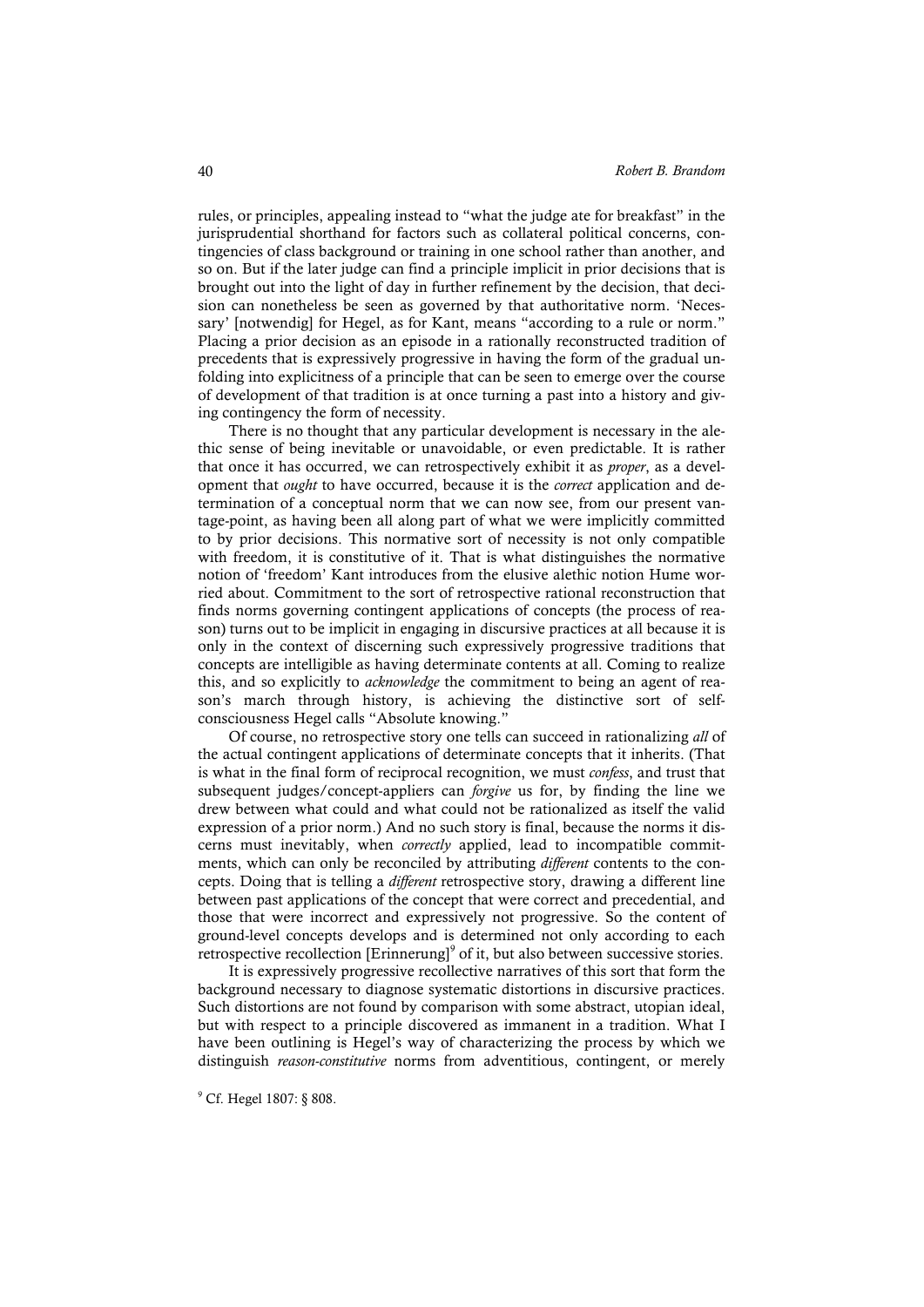strategic ones, and hence distinguish *logos* from *mythos*, genuine reason from ideological commitments masquerading in the guise of reasons.

Consider the lessons we might draw from looking retrospectively at the history of the extension of the voting franchise in modern times. A progressive trajectory can be discerned, in which various supposedly essential qualifications are gradually shed: noble birth, property-ownership, being the male head of a household, not being a member of a despised minority…. We might construe this tradition as the gradual emergence into explicitness of the principle that those who are *subject* (responsible) to laws should exercise some authority in determining their content. But if *that* is the norm implicit in this development, then it seems our current practices are still only distorted expressions of it. Are we sure that excluding teenagers, resident aliens, or ex-felons aren't restrictions that belong in a box with excluding women, blacks, or those who do not own property? Reconstructing the tradition around an expressively progressive trajectory and trying to formulate a principle that makes explicit the norm that is implicit in it gives us a *critical* grip on where we are now. It opens up the possibility of seeing ourselves as still making versions of old mistakes. This Hegelian structure of "reason's march through history" underwrites Rorty's sage (if incendiary) advice that it is better for us to be politically motivated by fear than by hope—fear of making new versions of old mistakes, rather than utopian hopes not rooted in a reading of the tradition.

All this is to say that retelling bits of our history "Whiggishly"—as a progressive story about the gradual revealing, through concrete experience, of the contents of norms that we can then be seen to have been implicitly committed to all along—by no means has exclusively conservative consequences. On the contrary, it is the engine of criticism, and so of emancipation from the distortions of our conceptions of the contents of the commitments we come to acknowledge ourselves as undertaking. Notice, too, that in this example an important progressive part of what we come to see is that concepts such as 'citizenship' and 'voting franchise' are bundles of kinds of responsibility and authority that are socially instituted, and that, like 'property' have no *natural* unity or integrity that we are obliged to respect. It is open to us to repackage those kinds of authority and responsibility in accord with the best lessons we can draw from the history and tradition we are able to discern. This is an instance of the fundamental Hegelian lesson about the ultimately social character of normative statuses, which are understood as instituted by recognitive practices and articulated by recognitive relations. This insight marks a fundamental advance over Kant's understanding of the normativity he rightly saw as constitutive of our sapience. And it is an insight as fundamental to Habermas's thought as it is to Hegel's.

In this paper I have begun to point to some of the themes that, as it seems to me, unite in a common cause two of my greatest intellectual heroes and philosophical inspirations: Habermas and Hegel. I read Hegel as taking over Kant's normative theory of conceptual activity and giving it a social, and ultimately a linguistic turn. The particular way he understands discursive normative statuses as social statuses, namely in terms of practices of reciprocal recognition, provides an account of the deep conceptual connection between the claim to discursive authority constitutive of speech acts and a corresponding justificatory responsibility. When that view is combined with a pragmatist order of semantic explanation—one that appeals to features of discursive practice to explain conceptual, cognitive, and discursive contentfulness—the result is an endorsement